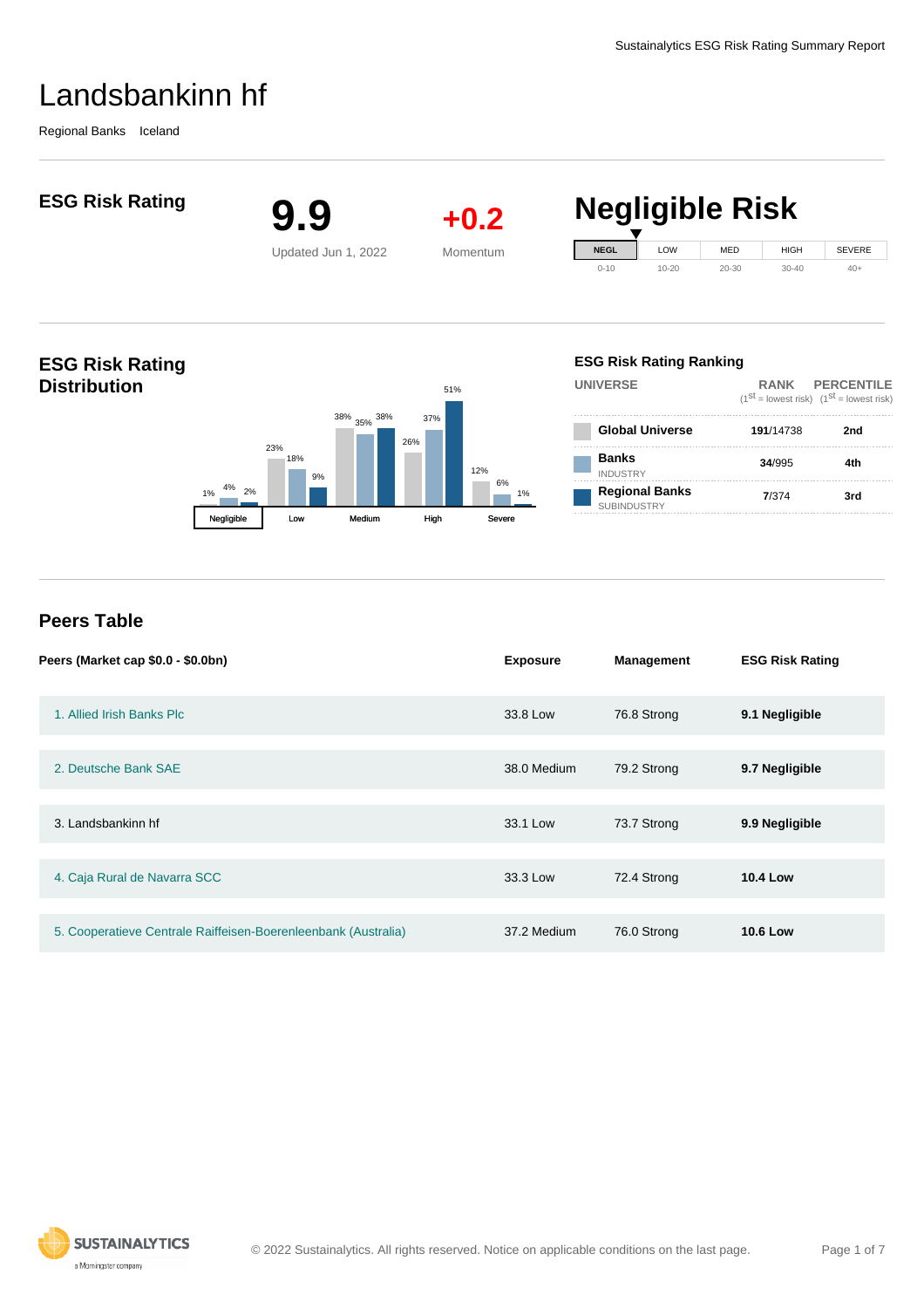Regional Banks Iceland

## **ESG Risk Analysis**

Exposure refers to the extent to which a company is exposed to different material ESG Issues. The exposure score takes into consideration subindustry and company-specific factors such as its business model.



Landsbankinn services a diverse client portfolio that includes financial institutions, public entities, individuals, SMEs, as well as corporate clients from various sectors such as fisheries, real estate, construction, travel, ICT, retail, manufacturing and others. The company is thus challenged to meet high client expectations and provide adequate products and services for a variety of needs. Failure to do so can lead to client loss and reputational damage. Additionally, during its operations, Landsbankinn collects and processes customer sensitive information. Misconduct such as leakage of personal data could result in lawsuits and fines or prompt clients to move to the competition. Moreover, financing controversial projects that may adversely impact the environment or communities either through loans or through investments could expose Landsbankinn to increased stakeholder scrutiny.

The company's overall exposure is low and is similar to subindustry average. Product Governance, ESG Integration -Financials and Data Privacy and Security are notable material ESG issues.

Management refers to how well a company is managing its relevant ESG issues. The management score assesses the robustness of a company's ESG programs, practices, and policies.



Landsbankinn's overall ESG-related disclosure follows best practice, signaling strong accountability to investors and the public. In addition, the company's ESG-related issues are overseen by the Board of Directors and by the CEO, suggesting that these are integrated in core business strategy.

The company's overall management of material ESG issues is strong.

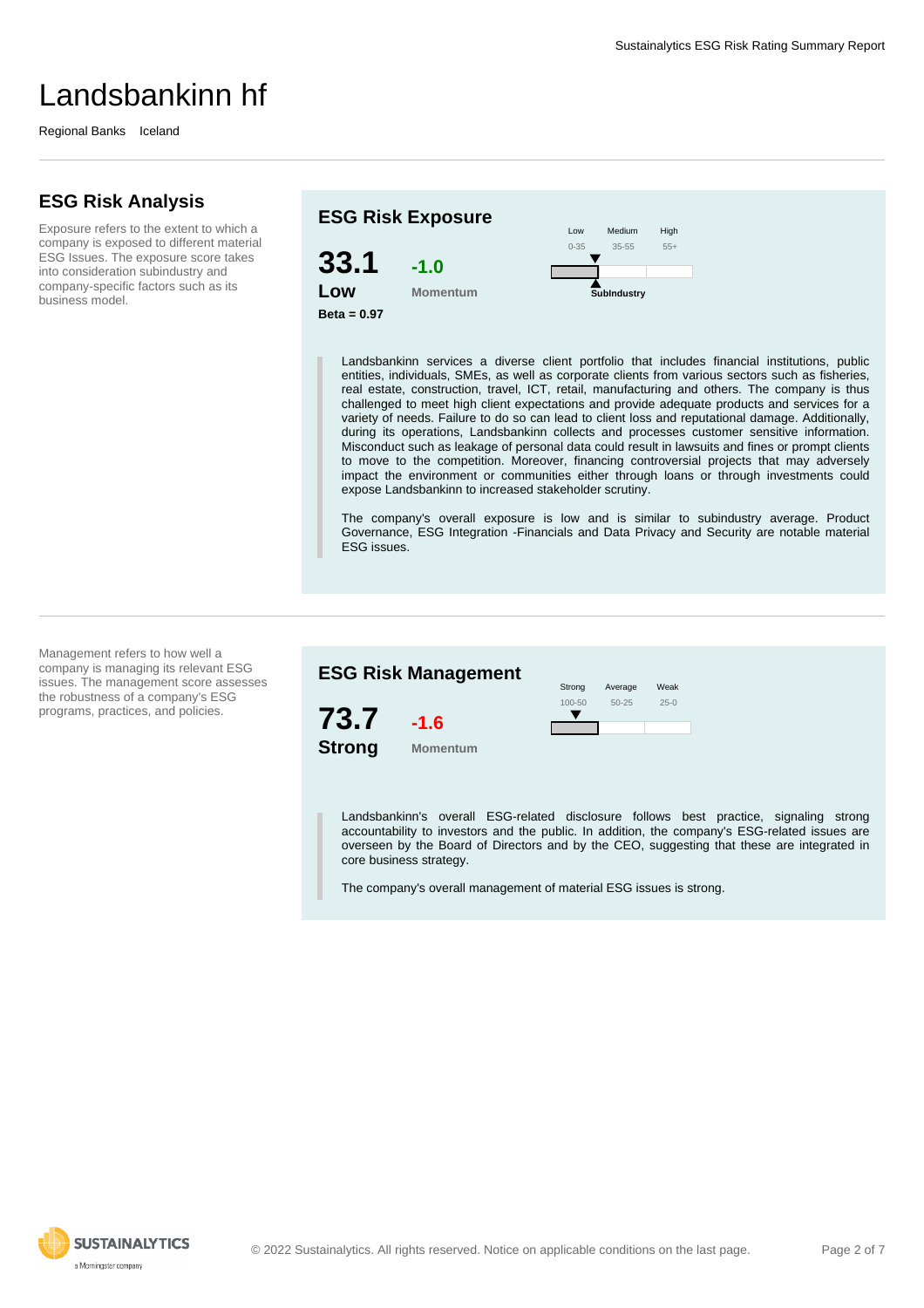Regional Banks Iceland

## **Material ESG Issues**

**These are the Material ESG Issues driving the ESG Risk Rating.**

| <b>Issue Name</b>                   | <b>ESG Risk</b><br><b>Exposure</b><br>Score   Category | <b>ESG Risk</b><br>Management<br>Score   Category | <b>ESG Risk</b><br>Rating<br>Score   Category | <b>Contribution to</b><br><b>ESG Risk Rating</b> |
|-------------------------------------|--------------------------------------------------------|---------------------------------------------------|-----------------------------------------------|--------------------------------------------------|
| <b>Product Governance</b>           | 7.6 Medium                                             | 60.0 Strong                                       | 3.0 Low                                       | 30.7%                                            |
| <b>ESG Integration - Financials</b> | 4.8 Medium                                             | 58.9 Strong                                       | 2.0 Negligible                                | 19.7%                                            |
| <b>Human Capital</b>                | 5.0 Medium                                             | 74.8 Strong                                       | 1.4 Negligible                                | 14.6%                                            |
| <b>Corporate Governance</b>         | 5.0 Medium                                             | 76.0 Strong                                       | 1.2 Negligible                                | 12.1%                                            |
| <b>Data Privacy and Security</b>    | 5.7 Medium                                             | 100.0 Strong                                      | <b>Negligible</b><br>1.1                      | 11.5%                                            |
| <b>Business Ethics</b>              | 5.0 Medium                                             | 81.9 Strong                                       | 1.1 Negligible                                | 11.2%                                            |
| Overall                             | 33.1 Low                                               | 73.7 Strong                                       | <b>Negligible</b><br>9.9 <sub>°</sub>         | 100.0%                                           |

## **Events Overview**

**Category** (Events)

Identify events that may negatively impact stakeholders, the environment, or the company's operations.

| <b>A</b> Severe (0) |  |
|---------------------|--|

- **High (0)**
- **A** Significant (0)
- **Moderate (0)**
- **Low (0)**

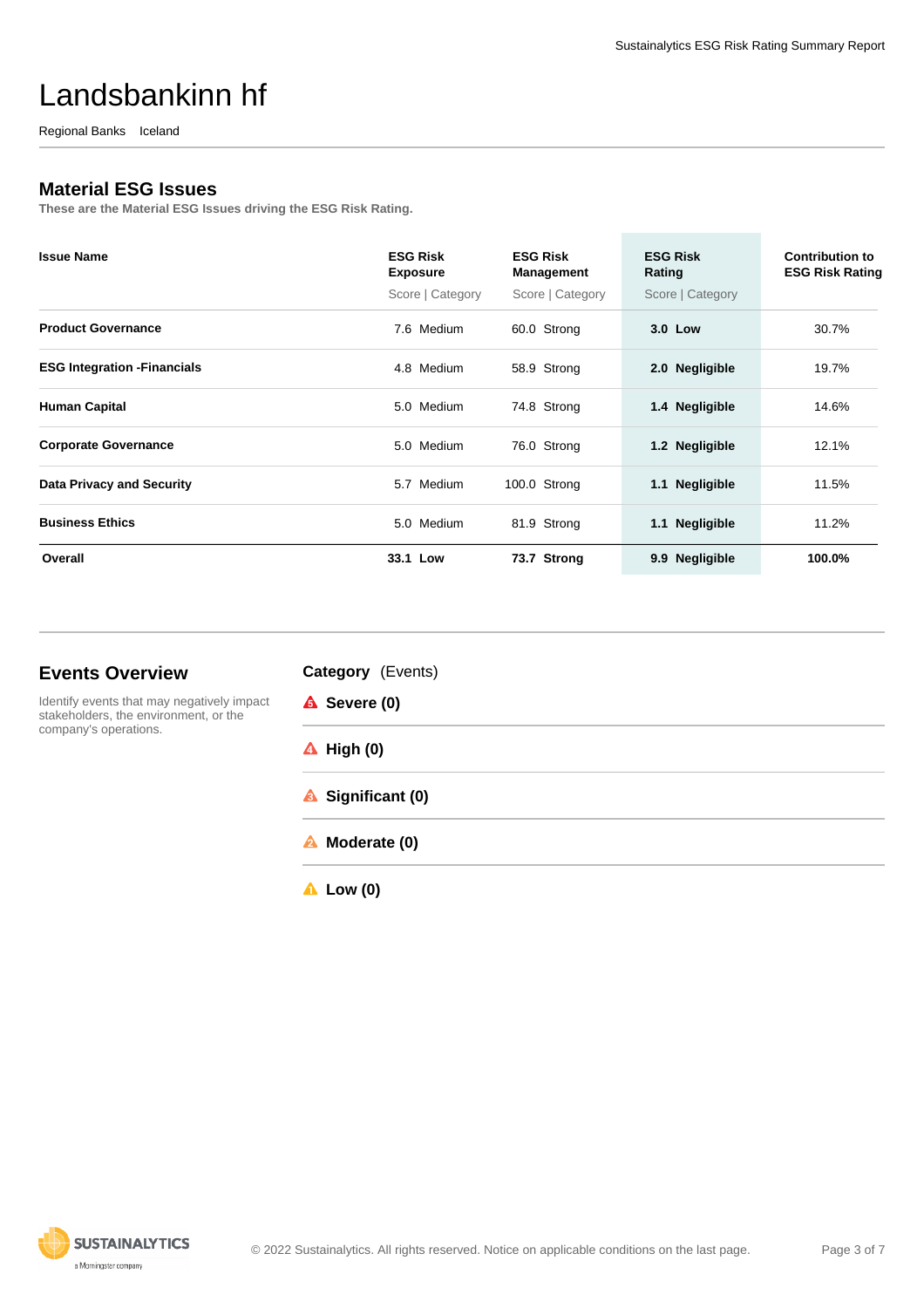Regional Banks Iceland

# **Events Overview**

Identify events that may negatively impact stakeholders, the environment, or the company's operations.

| <b>Category</b> (Events) |  |
|--------------------------|--|
|--------------------------|--|

**None (15)**

Access to Basic Services Accounting and Taxation

Anti-Competitive Practices Bribery and Corruption

Marketing Practices **Constanting Practices** Quality and Safety

Society - Human Rights

Business Ethics **Carbon Impact of Products** Carbon Impact of Products

Data Privacy and Security **Environmental Impact of Products** 

Labour Relations **Lobbying and Public Policy** 

Sanctions Sanctions Sanctions Social Impact of Products

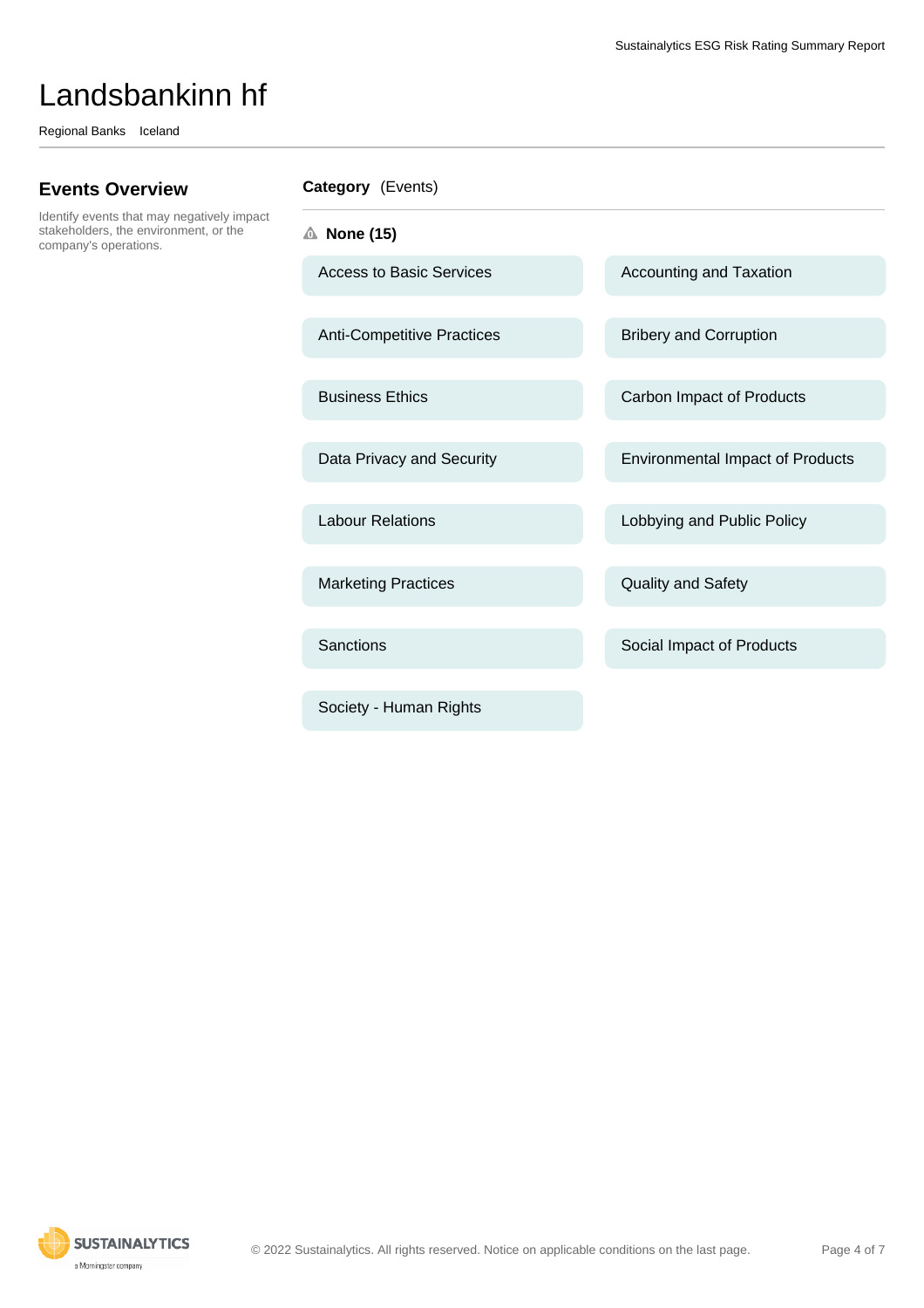Regional Banks Iceland

# **Risk Decomposition**



**Momentum Details**



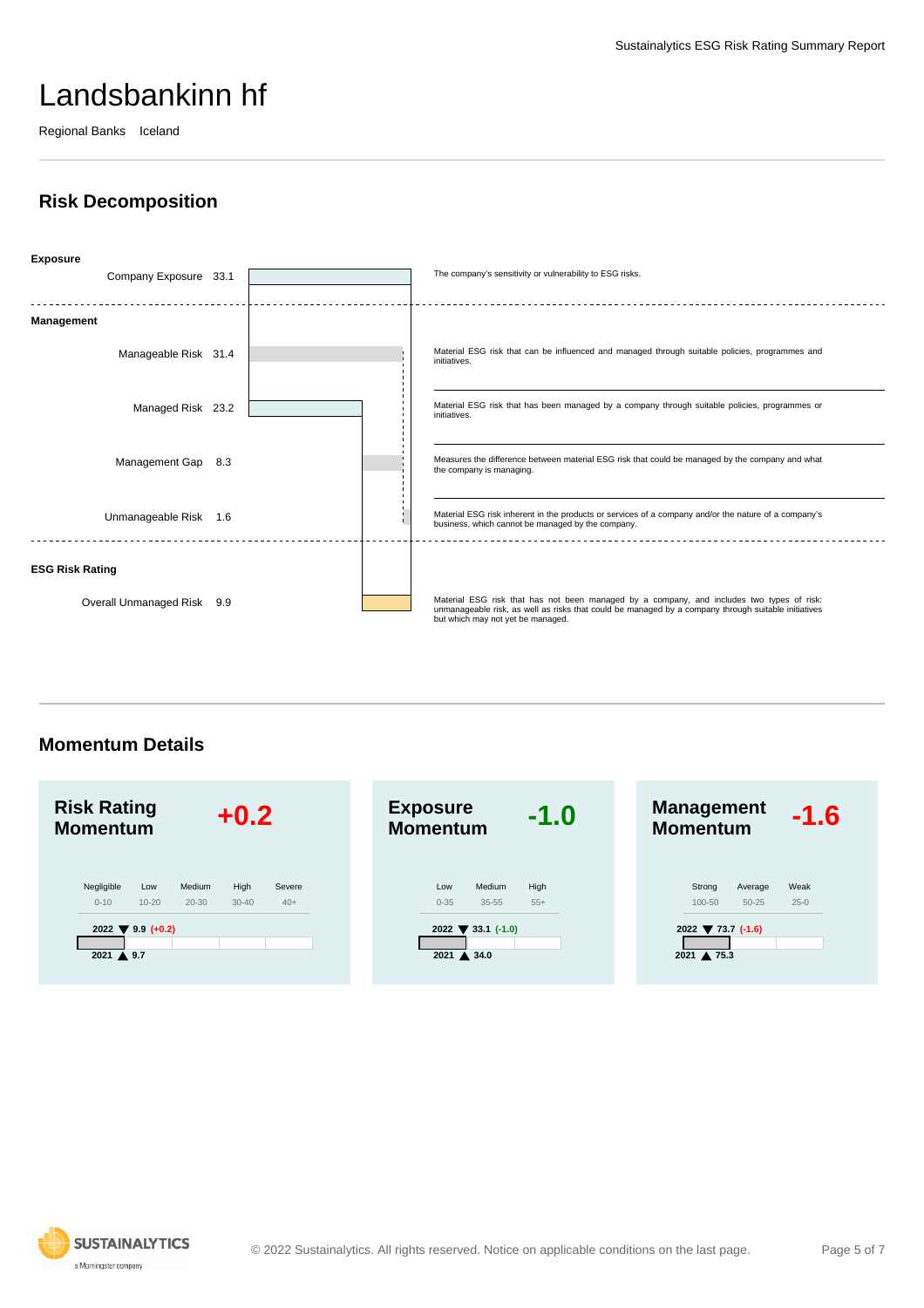Regional Banks Iceland

### GLOSSARY OF TERMS

### Beta (Beta, β)

A factor that assesses the degree to which a company's exposure deviates from its subindustry's exposure on a material ESG issue. It is used to derive a company-specific issue exposure score for a material ESG issue. It ranges from 0 to 10, with 0 indicating no exposure, 1 indicating the subindustry average, and 10 indicating exposure that is ten times the subindustry average.

#### Corporate Governance Pillar

A pillar provides a signal about a company's management of a specific Corporate Governance issue.

#### ESG Risk Category

Companies' ESG Risk Rating scores are assigned to five ESG risk categories in the ESG Risk Rating:

> Negligible risk: enterprise value is considered to have a negligible risk of material financial impacts driven by ESG factors

Low risk: enterprise value is considered to have a low risk of material financial impacts driven by ESG factors

Medium risk: enterprise value is considered to have a medium risk of material financial impacts driven by ESG factors

High risk: enterprise value is considered to have a high risk of material financial impacts driven by ESG factors

Severe risk: enterprise value is considered to have a severe risk of material financial impacts driven by ESG factors

Note that because ESG risks materialize at an unknown time in the future and depend on a variety of unpredictable conditions, no predictions on financial or share price impacts, or on the time horizon of such impacts, are intended or implied by these risk categories.

#### ESG Risk Rating Score (Unmanaged Risk Score)

The company's final score in the ESG Risk Rating; it applies the concept of risk decomposition to derive the level of unmanaged risk for a company.

#### Event Category

Sustainalytics categorizes events that have resulted in negative ESG impacts into five event categories: Category 1 (low impact); Category 2 (moderate impact); Category 3 (significant impact); Category 4 (high impact); and Category 5 (severe impact).

### Event Indicator

An indicator that provides a signal about a potential failure of management through involvement in controversies.

#### Excess Exposure

The difference between the company's **exposure** and its **subindustry** exposure.

#### Exposure

A company or subindustry's sensitivity or vulnerability to ESG risks.

Sustainalytics ESG Risk Rating Summary Report

#### Idiosyncratic Issue

An issue that was not deemed material at the subindustry level during the consultation process but becomes a material ESG issue for a company based on the occurrence of a Category 4 or 5 event.

#### Manageable Risk

Material ESG risk that can be influenced and managed through suitable policies, programmes and initiatives.

#### Managed Risk

Material ESG Risk that has been managed by a company through suitable policies, programmes and initiatives.

#### **Management**

A company's handling of ESG risks.

#### Management Gap

Refers to the difference between what a company has managed and what a company could possibly manage. It indicates how far the company's performance is from best practice.

#### Management Indicator

An indicator that provides a signal about a company's management of an ESG issue through policies, programmes or quantitative performance.

### Material ESG Issue

A core building block of the ESG Risk Rating. An ESG issue is considered to be material within the rating if it is likely to have a significant effect on the enterprise value of a typical company within a given subindustry.

#### Subindustry

Subindustries are defined as part of Sustainalytics' own classification system.

#### Unmanageable Risk

Material ESG Risk inherent from the intrinsic nature of the products or services of a company and/or the nature of a company's business, which cannot be managed by the company if the company continues to offer the same type of products or services and remains in the same line of business.

#### Unmanaged Risk

Material ESG risk that has not been managed by a company, and includes two types of risk: *unmanageable risk*, as well as risks that could be managed by a company through suitable initiatives, but which may not yet be managed (management gap).